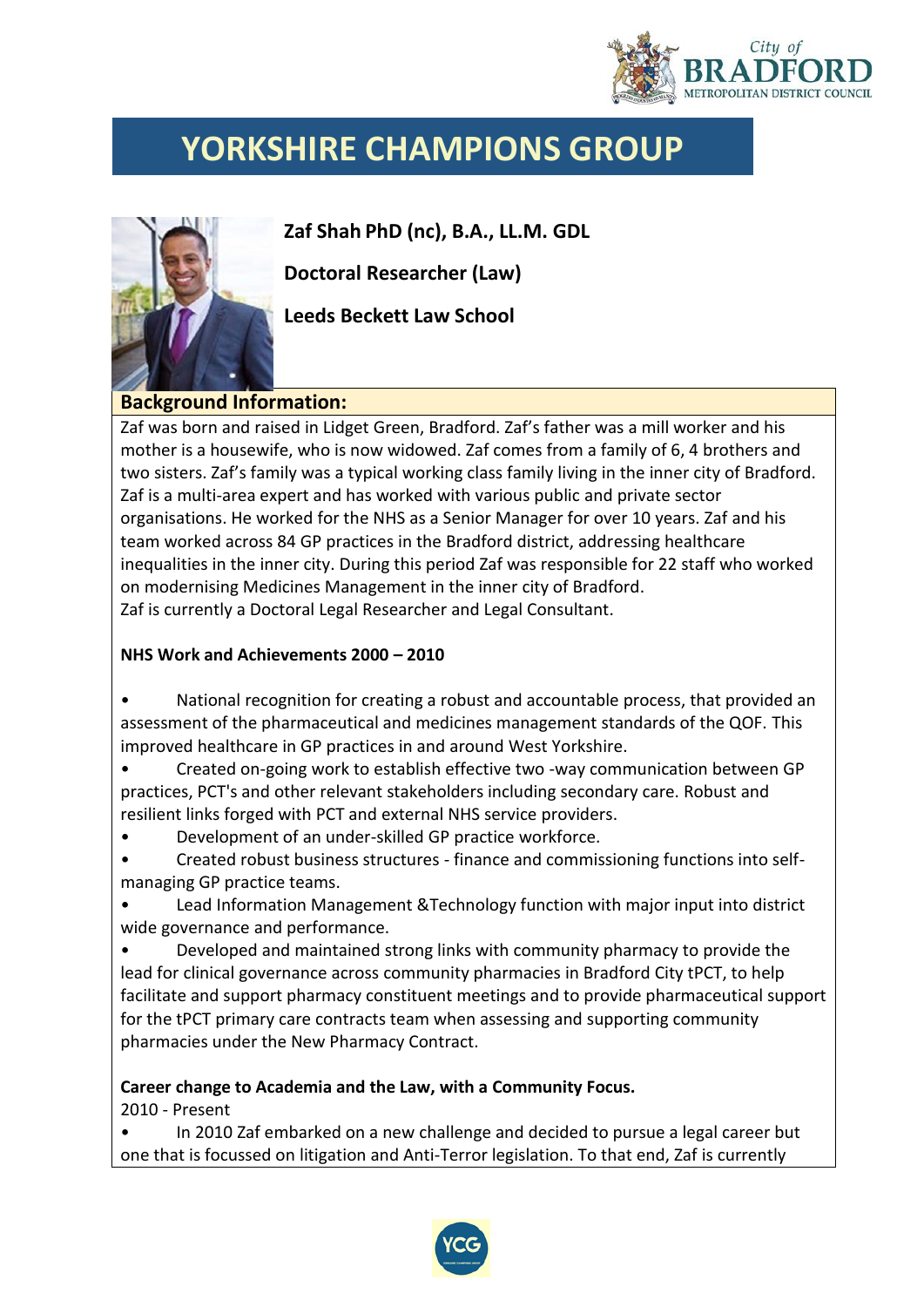

# **YORKSHIRE CHAMPIONS GROUP**

undertaking a PhD in Anti-Terror legislation with Leeds Beckett School of Law and working as a Legal Consultant.

Zaf has previously advised local government on the PVE (preventing violent extremism) agenda. This appointment as a Muslim affairs specialist allowed development and better understanding of Muslim affairs from a local community perspective.

• Zaf has also provided training to the West Yorkshire Police on community Cohesion and Racial Awareness. Zaf continues to try and help various government agencies understand what can drive a person to become a violent extremist.

• In partnership with the Bradford Churches for Dialogue and Diversity, commissioned to provide racial awareness and community cohesion training to trainee Vicars and Priests. This will enable a greater understanding of issues that affect Muslims living in the UK.

• Zaf is a member of Bradford University Programme for a Peaceful City which promotes community peace and development.

• Zaf has previously been a member of the Common Good Network. A network chaired by the Bishop of Bradford to foster cohesion across people from all faiths and no faith.

• Zaf has been a frequent contributor on BBC Radio Leeds, and BBC Asian Network, discussing issues that affect young people as well as National and International News Headlines that may affect our local communities. Zaf has also featured on various TV programmes with the BBC.

Zaf has also been involved in mentoring and coaching students with the University of Bradford and schools within the Bradford District, by creating a positive impact on people's lives through motivation and raising Higher Education Aspirations.

• Zaf is fluent in four languages, English (native speaker) Hindi, Punjabi, all dialects and Urdu. Zaf has travelled extensively across the world and enjoys experiencing other communities and cultures.

### **Other Key Achievements**

- Former British Tae-Kwondo Champion
- Qualified for the Commonwealth games

• Worked on the Telegraph and Argus Cancer research appeal, assisted in cancer awareness and facilitated partnerships with local business.

• Helped raise awareness for Testicular Cancer in BME Communities

Zaf in partnership with Cannons Cottingley organised a Charity Fun Run in aid of fallen PC Sharon Beshenivsky. Zaf helped raise in excess of £10,000 for the family of Sharon. This was supported by West Yorkshire Police and Bradford Council.

• Former Board Member for Bradford Vision on behalf of C-Net

• Facilitated on a voluntary basis for Peace Jam, which is an exciting and innovative international peace education programme for schools and youth groups in the UK. It is the only education programme devised by and involving leading Nobel Peace Laureates who work personally with young people to pass on their spirit, skills and wisdom, tackling issues ranging from violence, racism, problem solving skills, and conflict resolution.